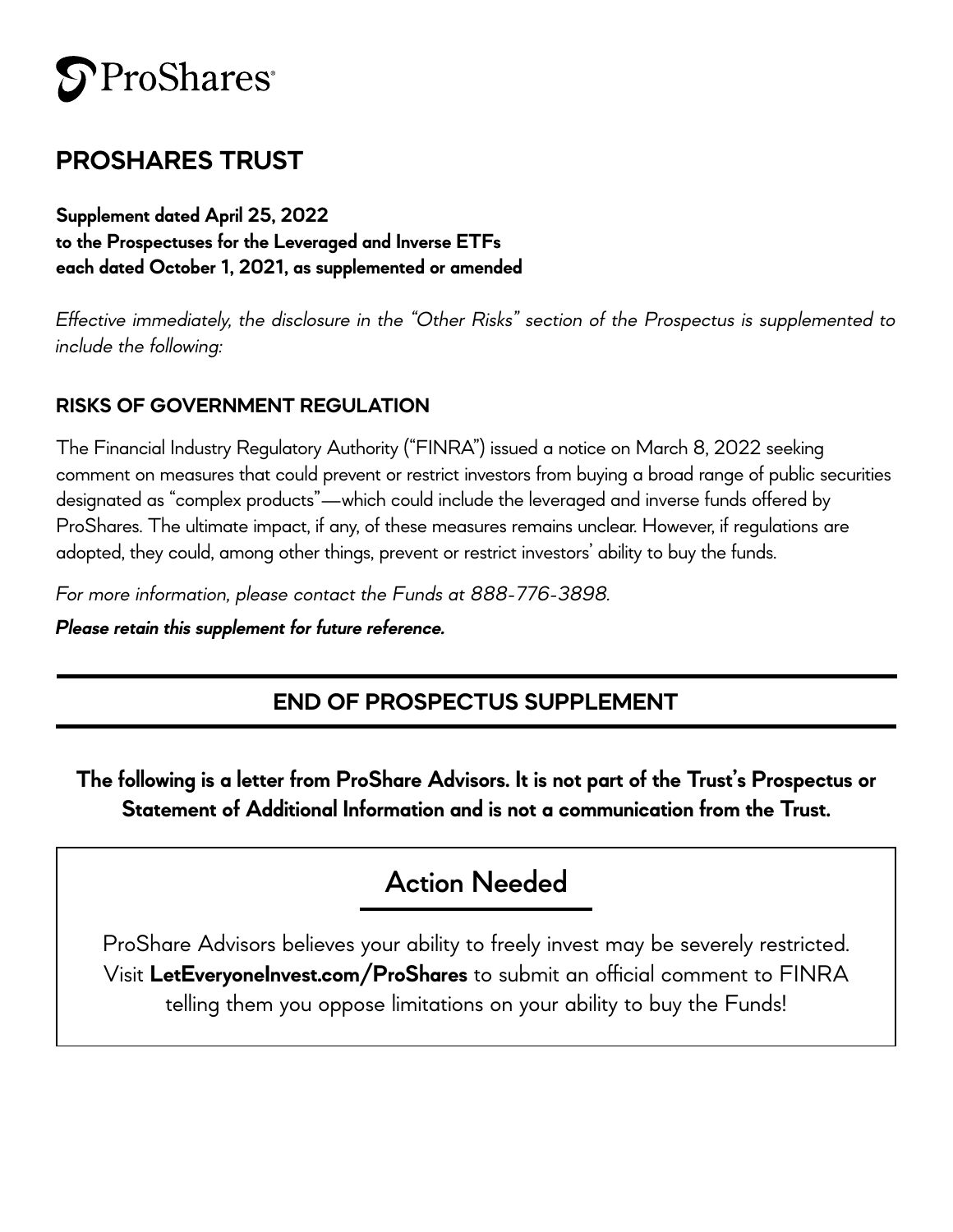# ProShares<sup>®</sup>

## **PLEASE READ: Shareholder Letter Concerning Regulatory Notice**

## **URGENT**—**ACTION NEEDED BY MAY 9TH**

Your ability to freely invest is at risk! Visit [LetEveryoneInvest.com/ProShares](http://LetEveryoneInvest.com/ProShares) to submit an official comment to the regulator, FINRA, telling them you oppose limitations on your investments!

Dear ProShares Shareholder:

A radical and unprecedented threat by regulators could affect your right to buy leveraged and inverse funds, like UltraPro and UltraPro Short exchange-traded funds, as well as many other types of popular investments.

#### **You can help us block this potentially harmful regulation.**

Submit an official public comment to regulators at [LetEveryoneInvest.com/ProShares](http://LetEveryoneInvest.com/ProShares) by the May 9 deadline, telling them you oppose limitations on your investments.

### **Under FINRA's potential regulations, if your investments are deemed "complex" you might be required to:**

- Pass a regulator-imposed test of your specialized investment knowledge
- Demonstrate a high net worth
- Get special approval from your broker
- Attest to reading certain materials
- Go through "cooling off periods" where you can't invest

If you agree that it is an investor's right to freely access the entirety of the public securities markets without arbitrary restrictions, we need you to make your voice heard. **Please submit a public comment through [LetEveryoneInvest.com/ProShares](http://LetEveryoneInvest.com/ProShares) before the May 9 deadline.**

#### **FINRA's scheme is misguided because it:**

- **• Hurts Investors:** It could potentially deny you the freedom to choose investments that could help you achieve long-term financial security.
- **• Is Arbitrary and Unworkable:** FINRA's definition of "complex products" is so broad, arbitrary and vague that it could ensnare a vast number of commonly used public securities. Tests or